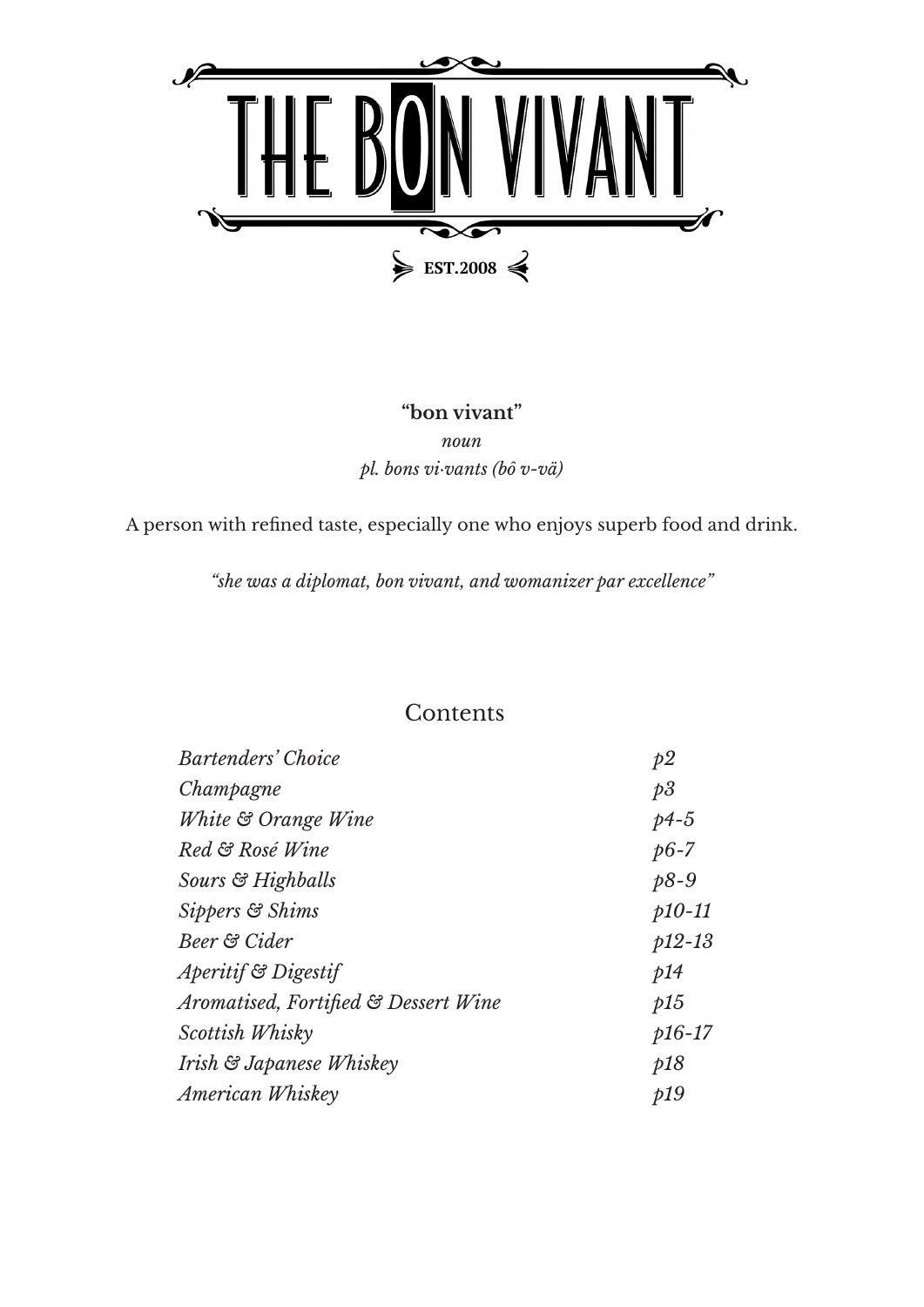*Poppy's Choice*  **Pilton 'In Touch' 2020 E18** Cider - 750ml *Keeved Apple Cider - Somerset - England - 5.5%*

 $\blacktriangleright$  EST.2008

*'Keeving' is an artisanal method for producing a naturally sweetened cider. While fermenting, 'In Touch' is left in contact with grape skins for 3 weeks - the skins are then strained off and the cider allowed to referment and mature for 6 months before blending with new season keeved cider to finish.*

*Angus' Choice*

**Glen Scotia Victoriana** £8

Whisky

### *Campbeltown - Bourbon Heavy Char - 54.2%*

*A 'modern interpretation of a classic Victorian-style Campbeltown malt" - finished in deep charred oak, bottled without filtration.*

*Sam's Choice*

**Martinez** £8.5

Cocktail

Hayman's Old Tom & Tanqueray Gins, Cocchi Torino, Noilly Prat, Maraschino, Bitters

*stirred - martini - orange twist*

*Widely regarded as the direct precursor to the Martini, the origins of this cocktail are unclear. Attributed to both the bartender Richelieue - working in a saloon in Martinez, California - and Jerry Thomas during his time at the Occidental Hotel. Following Jerry Thomas' publication of the recipe in 1887, it entered the cocktail canon where it has remained (occasionally in obscurity) to this day.* 

*Dan's Choice*

**Toronto** £8.5

Cocktail

Bulleit Rye Whiskey, Fernet Branca, Demerara, Bitters

*stirred- martini - orange twist*

*First published in 1922 as the "Fernet Cocktail" by Robert Vermeire (where he noted that "the cocktail is much appreciated by the Canadians of Toronto"), by 1930 it began to appear as the Toronto. A*  variation of the Old Fashioned and very much the gateway drug into the world of Fernet Branca *cocktails.*

# Bartenders' Choice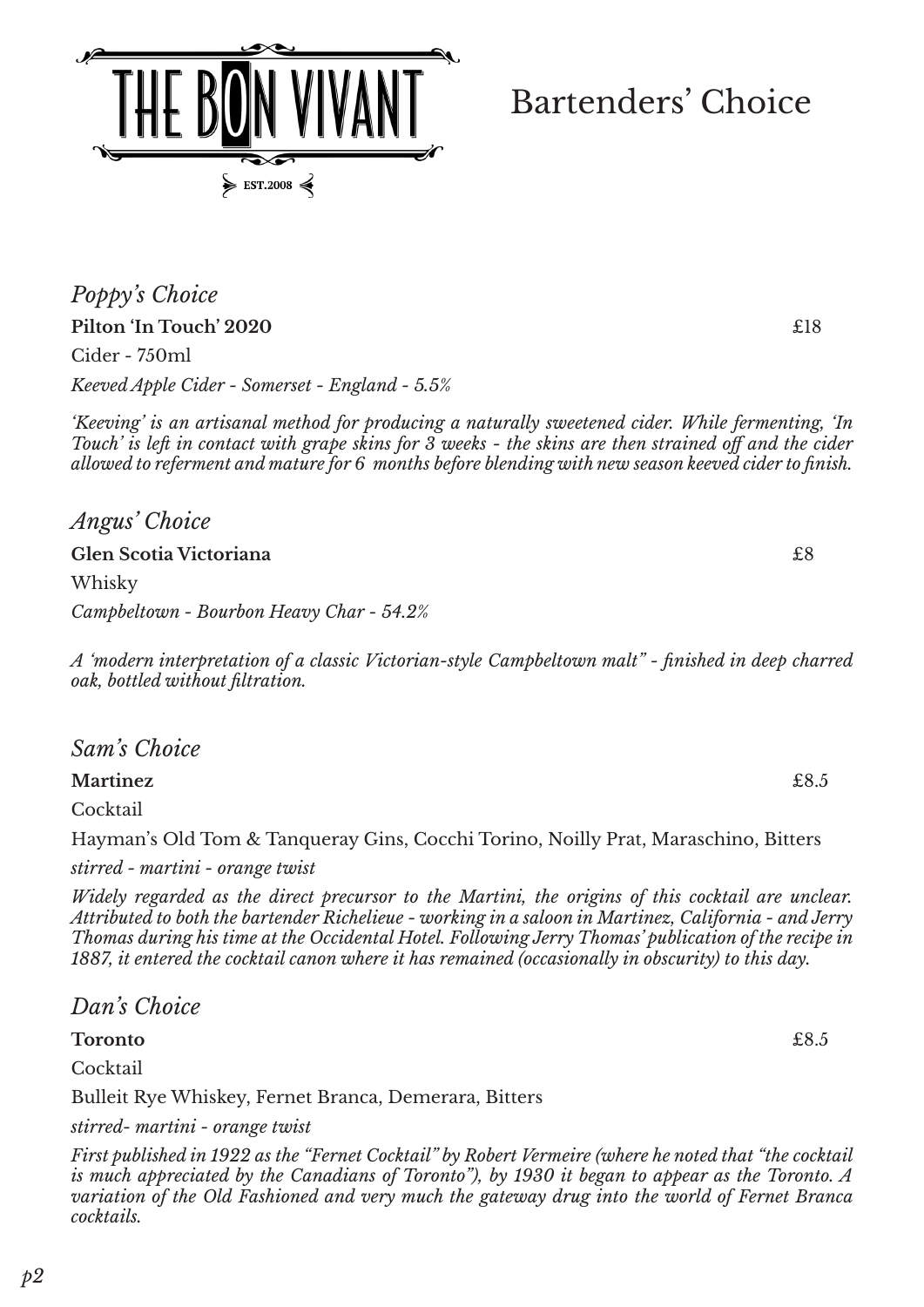

Champagne

| Non-Vintage                       | 125ml | 750ml |
|-----------------------------------|-------|-------|
| <b>Pannier Selection Brut</b>     | £9    | £50   |
| Perrier-Jouët Grand Brut          | £14   | £80   |
| Veuve Cliquot                     | £15.5 | £90   |
| Billecart-Salmon Brut             | £10   | £55   |
| Joseph Perrier Blanc de Blancs    | £12   | £70   |
| <b>Taittinger Brut Reserve</b>    | £11   | £65   |
| Laurent-Perrier La Cuvée          | £13   | £75   |
| Billecart-Salmon Sous Bois        |       | £110  |
| Krug Grand Cuvée                  |       | £285  |
|                                   |       |       |
| Non-Vintage Rosé                  | 125ml | 750ml |
| Billecart-Salmon Rosé             | £14.5 | £85   |
| Laurent-Perrier Brut Rosé         |       | £105  |
|                                   |       |       |
| Half Bottles                      |       | 375ml |
| <b>Billecart-Salmon Brut</b>      |       | £30   |
| Billecart-Salmon Brut Rosé        |       | £45   |
|                                   |       |       |
| Vintage                           |       | 750ml |
| Billecart-Salmon - 2009           |       | £125  |
| Perrier Jouet Belle Epoque - 2012 |       | £225  |
| Louis Roderer Rosé - 2013         |       | £105  |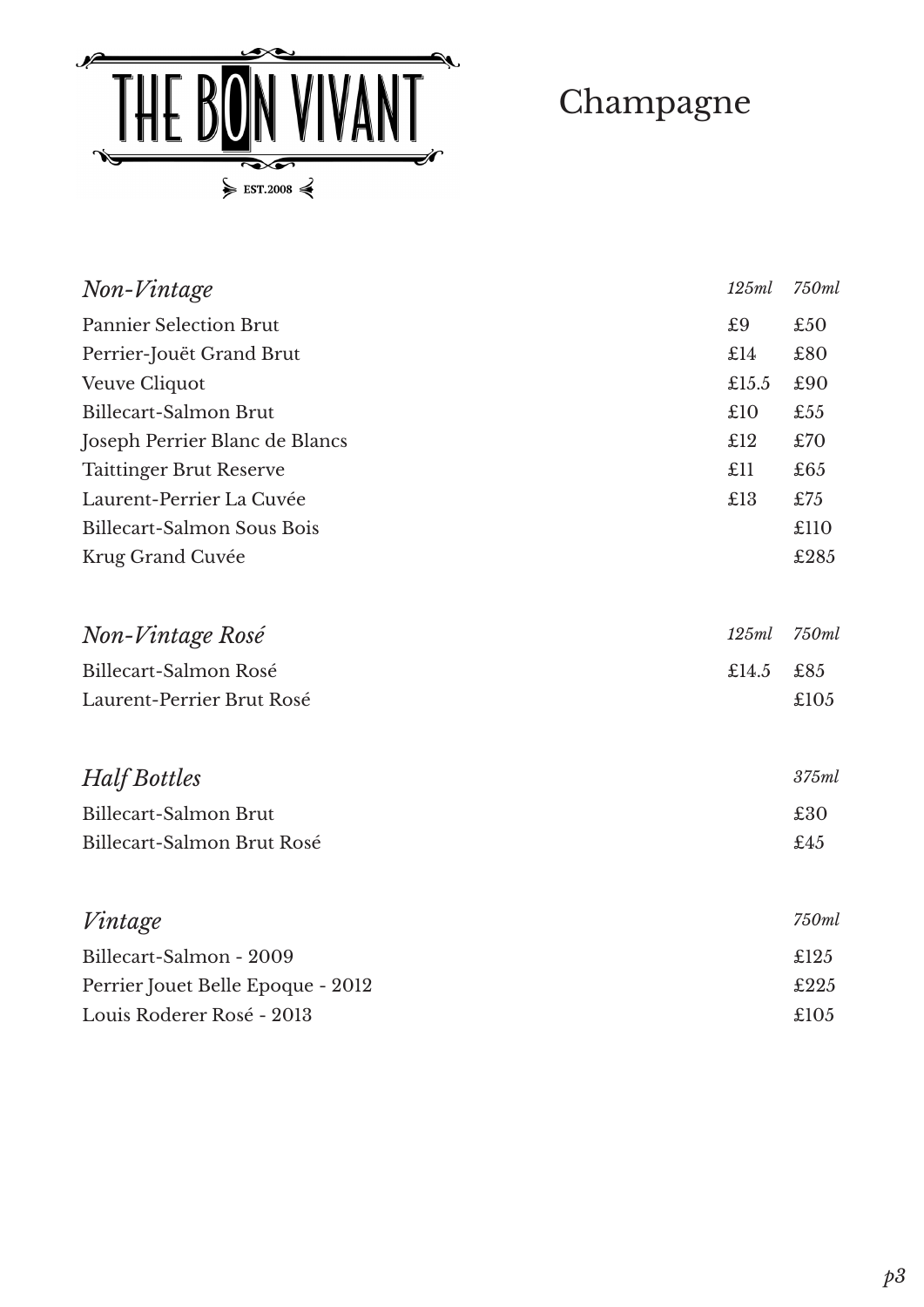

White Wine

|                | White                                                                                                  |       |             |       |
|----------------|--------------------------------------------------------------------------------------------------------|-------|-------------|-------|
|                | Glass, Carafe & Bottle                                                                                 | 125ml | 500ml 750ml |       |
| 1.             | Vouvray Sec, Dm Sylvain Gaudron<br>Loire, France, 2016                                                 | £8.5  | £33.0 £48.0 |       |
| 2.             | Grüner Veltliner, Birgit Eichinger<br>Kamptal, Austria, 2018                                           | £5.5  | £21.0       | £30.0 |
| 3.             | Verdejo, 'Quintaluna', Ossian (o)<br>Castilla y León, Spain, 2018                                      | £7.0  | £27.0       | £40.0 |
| 4.             | Grenache • Colombard, 'Blanc', Les Chiens<br>Vin de France, France, 2020                               | £5.0  | £18.0       | £26.0 |
| 5.             | Muscat • Xarel-lo, 'Cora', Loxarel (v) {0}<br>Penedès, Spain, 2020                                     | £8.0  | £31.0       | £46.0 |
| 6.             | Riesling, 'Tripelpunkt', Chaffey Bros. [u] [o]<br>Eden Valley, Australia, 2017                         | £8.0  | £31.0       | £46.0 |
| $\overline{z}$ | Assyrtiko, Kir-Yianni (v)<br>Florina, Greece, 2020                                                     | £7.0  | £27.0       | £40.0 |
| 8.             | Petite Arvine, La Crotta Di Vegneron (v)<br>Aosta Valley, Italy, 2020                                  | £7.5  | £30.0 £45.0 |       |
| 9.             | Sauvignon Blanc, 'Kate', Aubert & Mathieu (o)<br>Languedoc-Roussillon, France, 2020                    | £6.5  | £25.0 £36.0 |       |
| 10.            | Txakolina, Adur <sup>{v}</sup><br>Basque Country, Spain, 2017                                          | £7.5  | £30.0 £45.0 |       |
| 11.            | Riesling, 'Nostros Reserva', Indomita (v)<br>Bio Bio Valley, Aconcagua, Chile, 2019                    | £5.5  | £21.0       | £30.0 |
| 12.            | Clairette • Grenache Blanc • Roussanne 'Ju de Vie', Dm de la Graveirette<br>Rhone Valley, France, 2019 | £8.0  | £31.0       | £46.0 |
| 13.            | Sauvignon Blanc, 'Tee', Loveblock [v] [o]<br>Marlborough, New Zealand, 2021                            | £9.0  | £35.5       | £53.0 |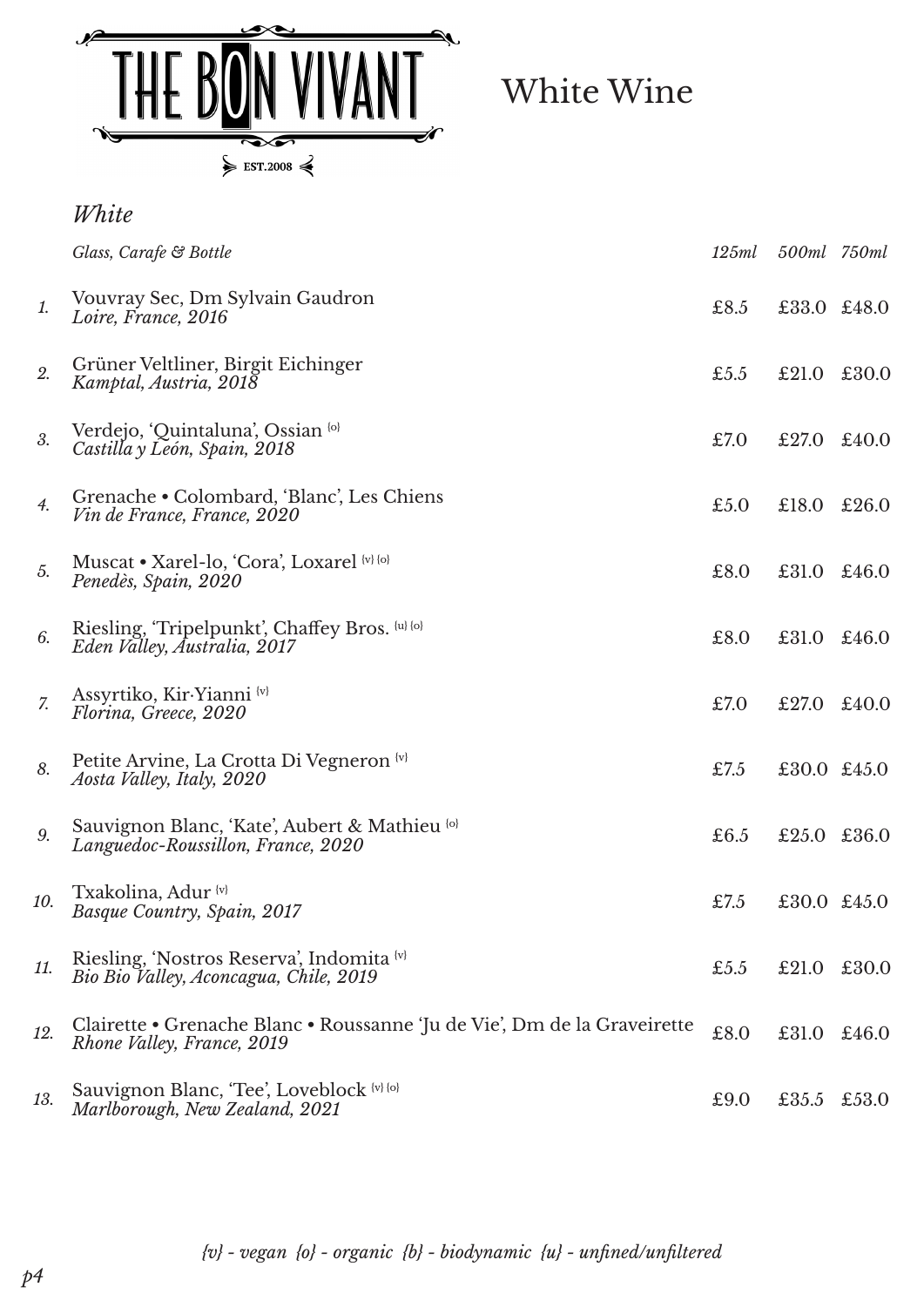

White & Orange Wine

|     | White                                                                                                     |       |       |       |
|-----|-----------------------------------------------------------------------------------------------------------|-------|-------|-------|
|     | Coravin & Bottle                                                                                          | 75ml  | 125ml | 750ml |
| 14. | Pedro-Ximénez, Bodegas Ximénez Spinola<br>Jerez, Spain, 2018                                              | £6.5  | £11.0 | £55.0 |
| 15. | Savagnin, 'Tradition', Dm Berthet-Bondet<br>Jura, France, 2016                                            | £7.5  | £12.5 | £68.0 |
| 16. | Chenin Blanc • Semillon, 'Haarlem to Hope', B Vintners<br>Stellenbosch, South Africa, 2018                | £6.0  | £10.0 | £50.0 |
| 17. | Chardonnay • Sauvignon Blanc, 'A Veredas Blanco', Nestares Equizabal<br>Rioja, Spain, 2018                | £7.0  | £12.0 | £60.0 |
| 18. | Riesling, 'Kabinett', JJ Prüm<br>Mosel, Germany, 2018                                                     | £7.0  | £12.0 | £60.0 |
| 19. | Pinot Gris, 'Katz', Dm Klur (v) (o) (b)<br>Alsace, France, 2017                                           | £6.0  | £10.0 | £50.0 |
| 20. | Sauvignon Blanc, 'Les Monts Damnes', Thomas-Labaille<br>Sancerre, Loire Valley, France, 2020              | £9.0  | £15.0 | £80.0 |
|     | Orange                                                                                                    |       |       |       |
|     | Glass, Carafe & Bottle                                                                                    | 125ml | 500ml | 750ml |
| 21. | Albillo Real • Moravia Agria, 'Ulterior Naranja', Verum (v) (o) {b) {u}<br>El Romeral, Spain, 2020        | £7.0  | £27.0 | £40.0 |
|     | Coravin & Bottle                                                                                          | 75ml  | 125ml | 750ml |
| 22. | Cataratto, 'AV01', Rallo Azienda Agricola (v) (o) (u)<br>Sicily, Italy, 2018                              | £8.5  | £14.0 | £75.0 |
| 23. | Macabeo, 'Q', Bodegas Gratias (v) {0} {u}<br>Manchuela, Spain, 2020                                       | £8.0  | £13.5 | £70.0 |
| 24. | Muscat • Gewürztraminer, 'Il y a De l'Ior dans l'air', Klur Natur (v) (b) (o) (u)<br>Alsace, France, 2019 | £10.0 | £16.5 | £90.0 |

*{v} - vegan {o} - organic {b} - biodynamic {u} - unfined/unfiltered*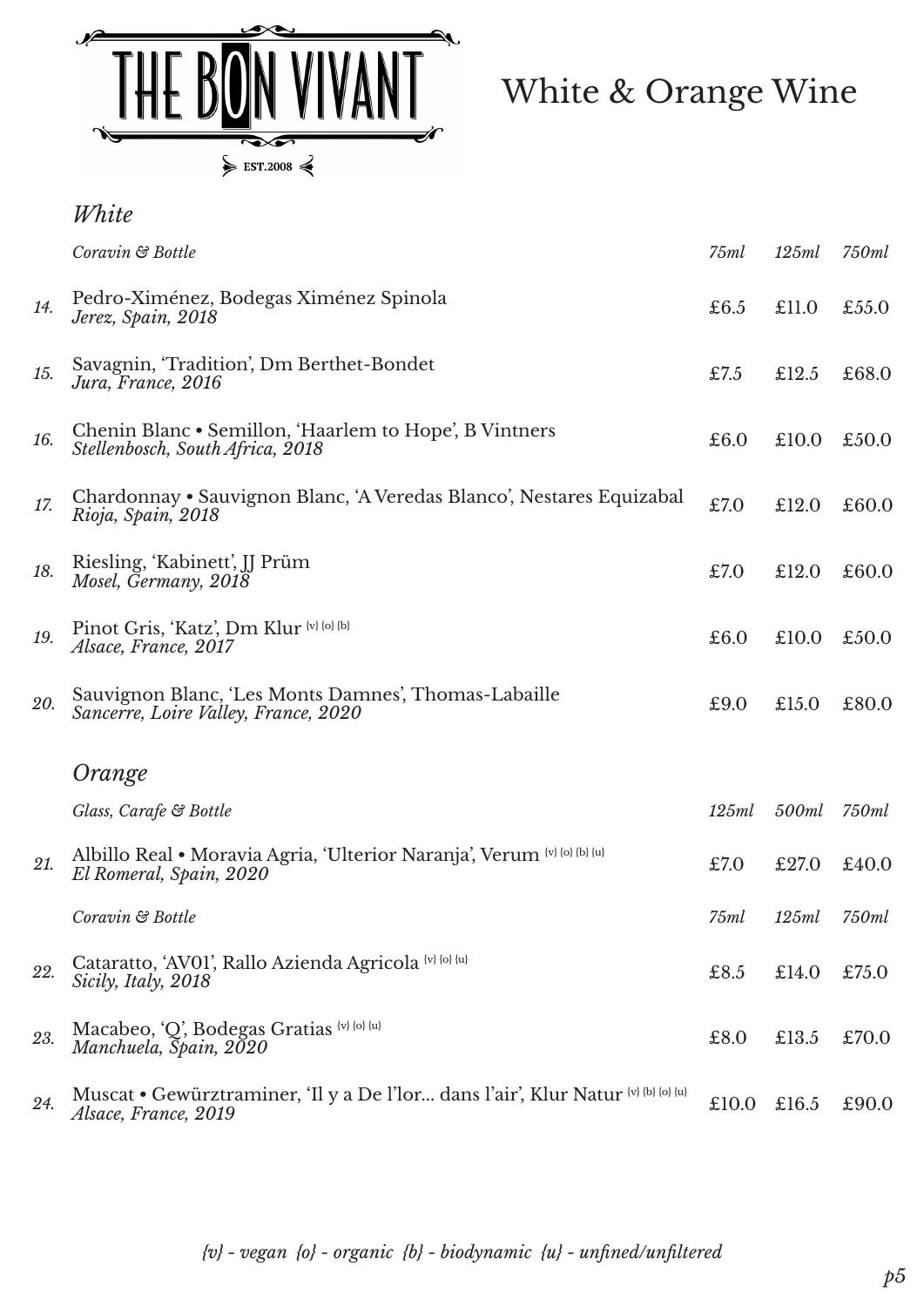

*Red*

Red Wine

|     | Glass, Carafe & Bottle                                                                       | 125ml | 500ml 750ml |       |
|-----|----------------------------------------------------------------------------------------------|-------|-------------|-------|
| 25. | Gamay, Domaine de Colette (v) {0} {b}<br>Morgon, Beaujolais, France, 2019                    | £7.5  | £30.0 £45.0 |       |
| 26. | Pais, 'Pipeño', Tinto de Rulo <sup>{v} {o}</sup><br>Yumbel, Bio Bio Valley, Chile, 2019      | £6.5  | £25.0 £36.0 |       |
| 27. | Corvinone • Corvina • Cabernet Sauvignon, 'Neropasso Biscardo', Mabis<br>Veneto, Italy, 2018 | £5.5  | £21.0       | £30.0 |
| 28. | Grenache, Anciens Temps<br>Vin de France, France, 2021                                       | £5.0  | £18.0       | £26.0 |
| 29. | Cabernet Franc, 'Les Silices Saumur', Vieux Pressoir<br>Saumur, Loire Valley, France, 2019   | £7.5  | £30.0 £45.0 |       |
| 30. | Merlot • Syrah • Petit Verdot, Cabernet Sauvignon, Enira (v)<br>Bessa Valley, Bulgaria, 2015 | £7.0  | £27.0       | £40.0 |
| 31. | Pinot Noir, Dm Jean Perrier et Fils {v}<br>Savoie, Jura, France, 2018                        | £6.5  | £25.0 £36.0 |       |
| 32. | Negroamaro • Malvasia, 'Salice Salentino Rosso', Apollonio<br>Puglia, Italy, 2016            | £7.0  | £27.0       | £40.0 |
| 33. | Garnacha • Graciano, 'Aurkitu', deAlto (v)<br>Navarra, Spain, 2019                           | £5.5  | £21.0       | £30.0 |
| 34. | Kadarka, Sauska (v)<br>Villány, Hungary, 2017                                                | £9.0  | £35.5       | £53.0 |
| 35. | Merlot, 'Butch', The Mute Vintners {v}<br>Barossa Valley, Australia                          | £7.0  | £27.0       | £40.0 |
| 36. | Montipulciano, Cirelli La Collina Biologica <sup>[0]</sup><br>Abruzzo, Italy                 | £8.0  | £31.0       | £46.0 |
| 37. | Carménère, 'Orzada', Odfjell <a>[b]</a><br>Valle del Maule, Chile                            | £8.5  | £33.0 £48.0 |       |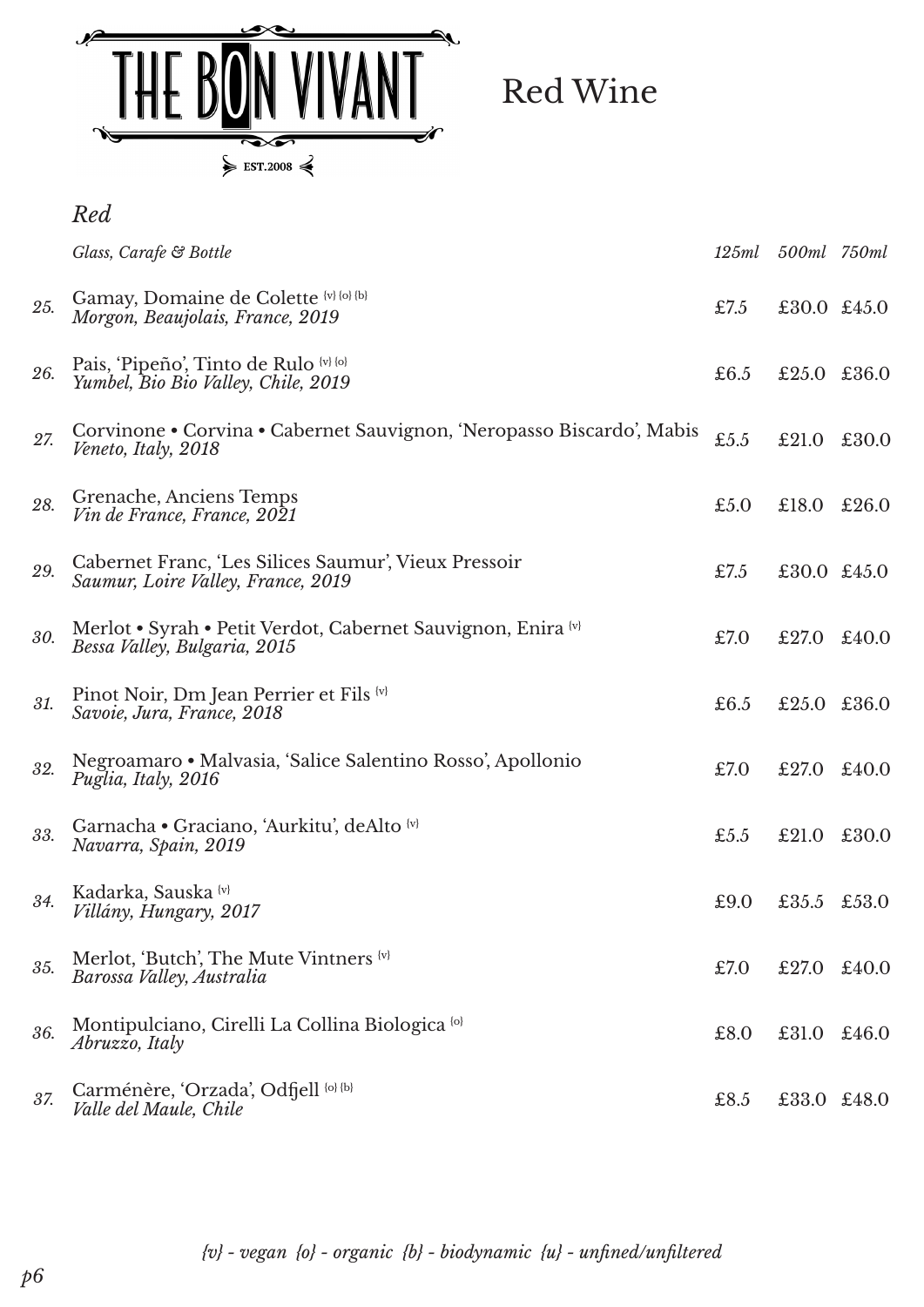

Red & Rosé Wine

|     | Red                                                                                            |       |       |       |
|-----|------------------------------------------------------------------------------------------------|-------|-------|-------|
|     | Coravin & Bottle                                                                               | 75ml  | 125ml | 750ml |
| 38. | Xinomavro, 'Kali Riza', Kir-Yianni (v)<br>Macedonia, Greece, 2018                              | £6.0  | £10.0 | £50.0 |
| 39. | Cabernet Sauvignon, 'Fleur de Ka', Chateau Ka (v)<br>Bekaa Valley, Lebanon, 2007               | £8.0  | £13.5 | £70.0 |
| 40. | Field Blend, 'Les Indigenes', Dm Clovallon (v) (o) (b) (u)<br>Faugere, Languedoc, France, 2020 | £7.5  | £12.5 | £68.0 |
| 41. | Cabernet Sauvignon • Viognier, 'One Man Band', Iona<br>Western Cape, South Africa, 2018        | £6.0  | £10.0 | £50.0 |
| 42. | Tempranillo, 'Rioja Reserva', Ramon Bilbao<br>Rioja, Spain, 2015                               | £6.5  | £11.0 | £55.0 |
| 43. | Grenache, 'Young Red', Bonterra Organic Vineyards [v] [o]<br>California, USA, 2018             |       |       | £48.0 |
| 44. | Shiraz, 'Silken Beastie', Thistledown (v)<br>Barossa Valley, Australia, 2018                   |       |       | £75.0 |
|     | Rosé                                                                                           |       |       |       |
|     | Glass, Carafe & Bottle                                                                         | 125ml | 500ml | 750ml |
| 45. | Grenache • Cinsault • Syrah, 'La Nymphe', Guillaume Gonnet (v) {b}<br>Tavel, France, 2019      | £7.0  | £27.0 | £40.0 |
|     | Coravin & Bottle                                                                               | 75ml  | 125ml | 750ml |
| 46. | Mandó, 'Les Prunes', Celler del Roure (v) (b) (o)<br>Valencia, Spain, 2018                     | £5.5  | £9.0  | £45.0 |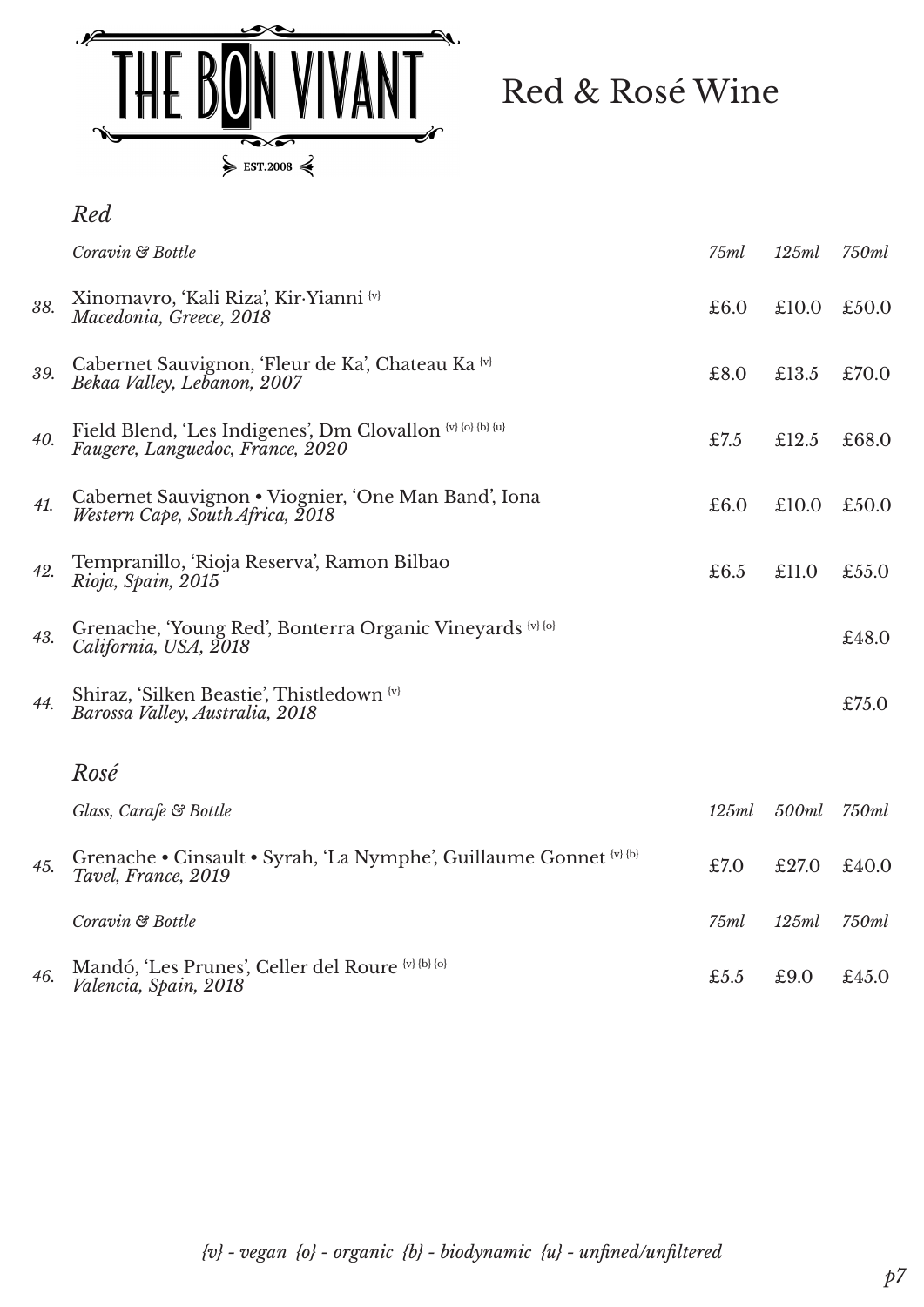

## Cocktails & Mixed Drinks

*Sours*

| Daiquiri<br>Bacardi Carta Blanca Rum, Clement Rhum Agricole, Lime, Sugar<br>shaken - coupette - naked                                         | £8.0 |
|-----------------------------------------------------------------------------------------------------------------------------------------------|------|
| Sidecar<br>H by Hine Cognac, Cointreau, Lemon, Demerara<br>shaken - coupette - demerara rim                                                   | £8.5 |
| <b>Paper Plane</b><br>Bulleit Bourbon Whiskey, Aperol, Amaro Montenegro, Lemon<br>shaken - coupette - orange twist                            | £8.0 |
| Penicillin<br>Johnnie Walker Black & Laphroaig 10 Whiskys, Lemon, Ginger, Honey<br>shaken - rock & block - candied ginger, peated whisky mist | £9.0 |
| <b>London Calling</b><br>Tanqueray Gin, Fino, Lime, Sugar, Orange Bitters<br>shaken - nick & nora - grapefruit twist                          | £8.0 |
| <b>Bee's Knees</b><br>Star of Bombay Gin, Lemon, Honey<br>shaken - nick & nora - lemon twist                                                  | £8.0 |
| <b>Clover Club</b><br>Plymouth Gin, Noilly Prat, Raspberry, Lemon, Egg White<br>shaken - nick $\mathfrak S$ nora - raspberries                | £8.0 |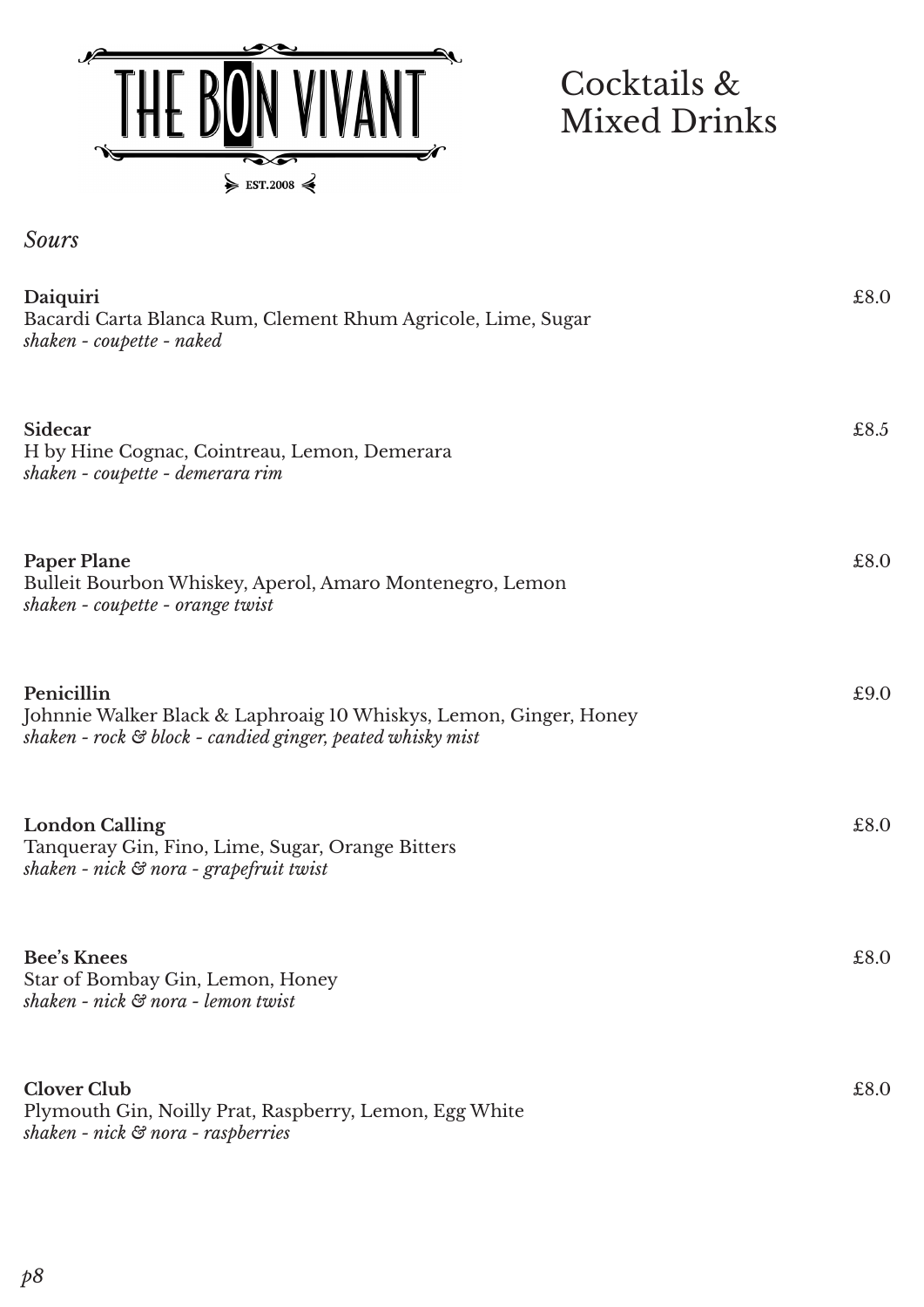

Cocktails & Mixed Drinks

*Highballs*

| Airmail<br>Havana 7 Rum, Honey, Lime, Pannier Champagne<br>shaken - highball - orange twist                                                            | £9.5 |
|--------------------------------------------------------------------------------------------------------------------------------------------------------|------|
| Americano<br>Campari, Cocchi Torino, Soda Water<br>built - highball - orange twist, olives                                                             | £5.0 |
| Piña Colada<br>Bacardi Carta Blanca & Plantation 5 Rums, Amontillado, Coconut, Pineapple, Lime, Orgeat<br>shaken - highball - mint $\mathcal G$ cherry | £8.0 |
| Paloma<br>Tapatio Blanco Tequila, Ilegal Mezcal, Lime, Grapefruit Soda<br>built - highball - salt rim                                                  | £8.5 |
| French 75<br>Tanqueray Gin, Lemon, Sugar, Pannier Champagne<br>shaken - highball - lemon twist                                                         | £9.5 |
| <b>Whisky Highball</b><br>Glenfiddich 12 Whisky, Soda Water<br>built - highball - lemon oils, sherry mist                                              | £7.5 |
| <b>Red Snapper</b><br>Tanqueray Gin or Ketel One Vodka, Dild Aquavit, Passata, Tomato Juice, Miso Spice Mix<br>thrown - highball - olive & cucumber    | £8.5 |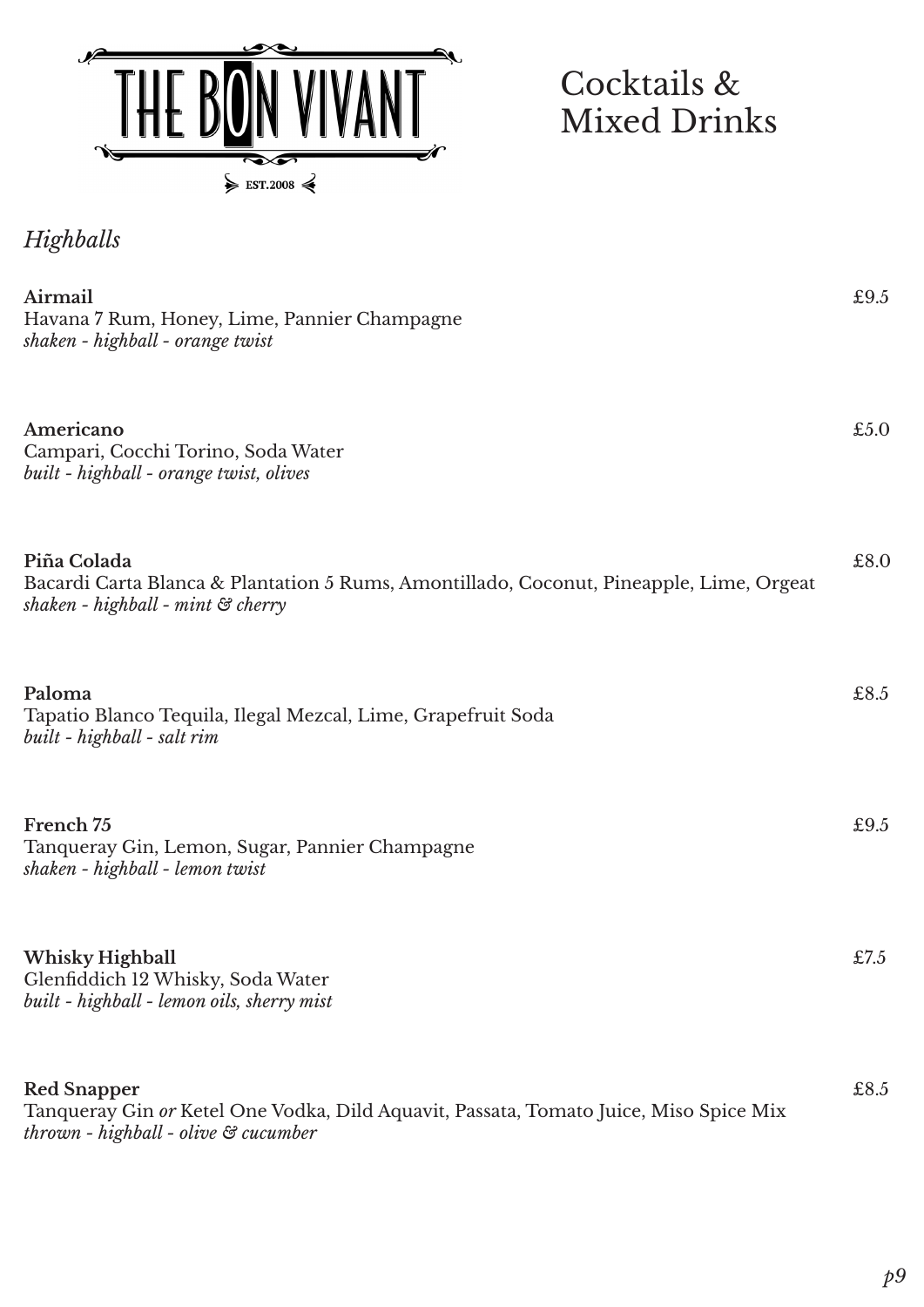

Cocktails & Mixed Drinks

| <b>Sippers</b>                                                                                                                                                   |      |
|------------------------------------------------------------------------------------------------------------------------------------------------------------------|------|
| <b>Boulvardier</b><br>Bulleit Bourbon & Rye Whiskies, Campari, Cocchi Torino<br>stirred - martini - orange twist                                                 | £9.0 |
| <b>Old Fashioned</b><br>Bulleit Bourbon & Rye Whiskies, Demerara, House Bitters<br>stirred - rock & block - orange twist                                         | £8.5 |
| <b>Sazerac</b><br>Bulleit Rye Whiskey, H by Hine Cognac, Demerara, Peychaud's & House Bitters, Absinthe<br>stirred - rock - lemon twist                          | £9.0 |
| <b>Red Hook</b><br>Bulleit Rye Whiskey, Punt e Mes, Maraschino<br>stirred - martini - cherry                                                                     | £9.0 |
| Rapscallion<br>Bowmore 12 Whisky, Pedro Ximénez, Orange Bitters, Absinthe<br>stirred - martini - orange twist                                                    | £9.5 |
| Negroni<br>Sipsmith Gin, Campari, Cocchi Torino<br>stirred - rock & block - orange twist                                                                         | £8.0 |
| Gimlet<br>No. 3 Gin, Lime Husk Oleo Saccharum, Lime Acid<br>stirred - nick & nora - lime oils                                                                    | £8.0 |
| <b>Hanky Panky</b><br>Tanqueray Gin, Cocchi Torino, Fernet Branca<br>stirred - martini - lemon twist                                                             | £8.0 |
| <b>Freezer Martini</b><br>Tanqueray & Tanqueray 10 Gins, Noilly Prat, Mineral Water, Orange Bitters<br>freezer pour - martini - lemon twist, olives, house brine | £8.5 |
| <b>Tuxedo No. 2</b><br>Hendrick's Gin, Noilly Prat, Maraschino, Orange Bitters, Absinthe<br>thrown - martini - orange twist                                      | £8.5 |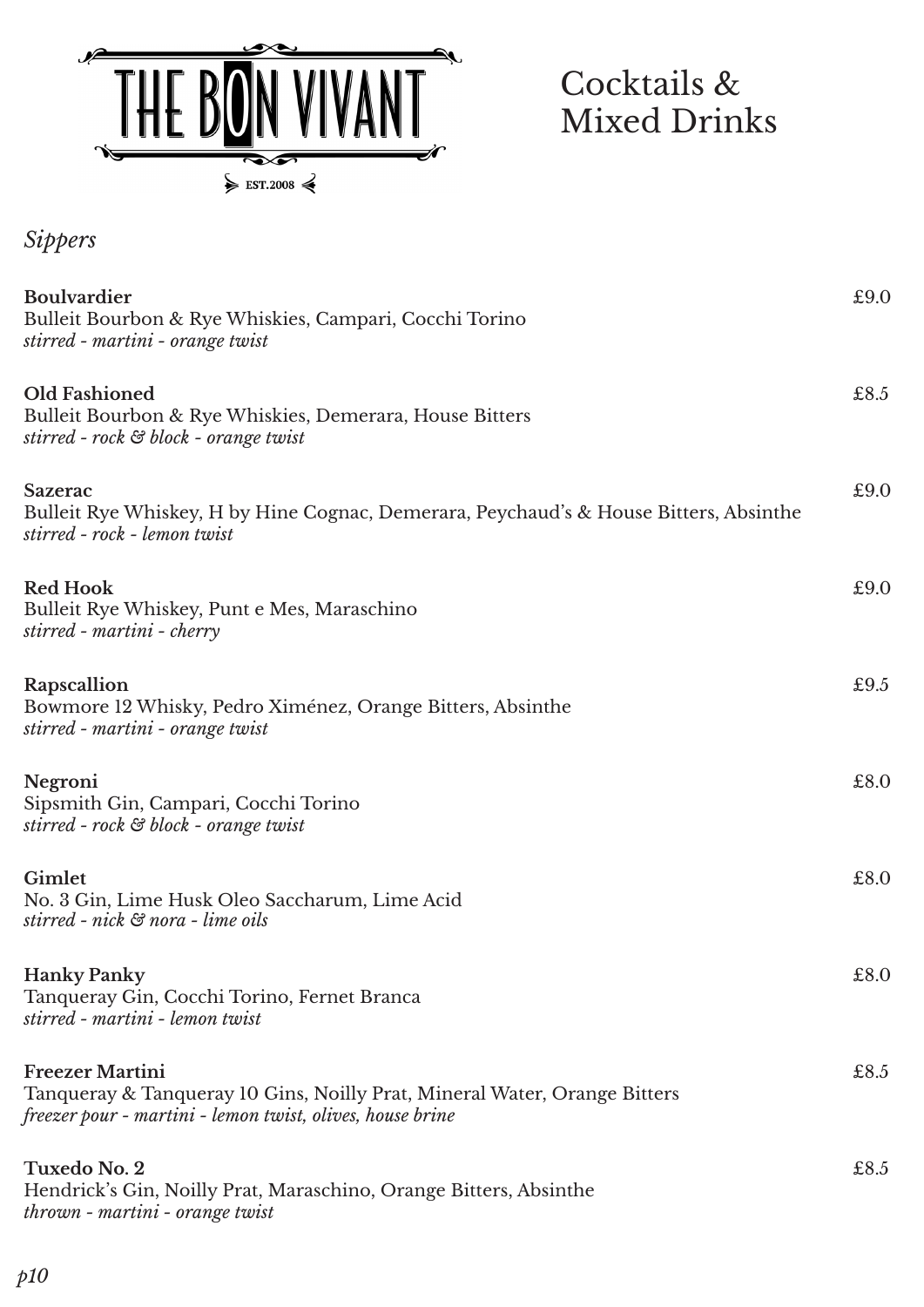

 $\triangleright$  EST.2008

## Cocktails & Mixed Drinks

| <b>Shims</b> |
|--------------|
|              |
|              |

| <b>Adonis</b><br>Cocchi Torino, Oloroso, Orange Bitters<br>thrown - martini - orange twist                       | £7.0 |
|------------------------------------------------------------------------------------------------------------------|------|
| <b>Bamboo</b><br>Noilly Prat, Fino, House Bitters<br>thrown - martini - lemon twist                              | £7.0 |
| <b>Reverse Manhattan</b><br>Cocchi Torino, Bulleit Rye Whiskey, Branca Menta<br>stirred - martini - orange twist | £8.5 |
| Chrysanthemum<br>Noilly Prat, Benedictine, Absinthe, Orange Bitters<br>stirred - martini - orange twist          | £7.0 |
| Sharon<br>Equipo Navazos Manzanilla, Antica Formula, Campari<br>stirred - nick & nora - orange twist             | £7.0 |
| <b>Trident</b><br>Dild Aquavit, Fino, Cynar, Peach Bitters<br>stirred - martini - lemon twist                    | £8.0 |
| Milano-Torino<br>Campari, Cocchi Torino<br>stirred - martini - orange twist                                      | £8.0 |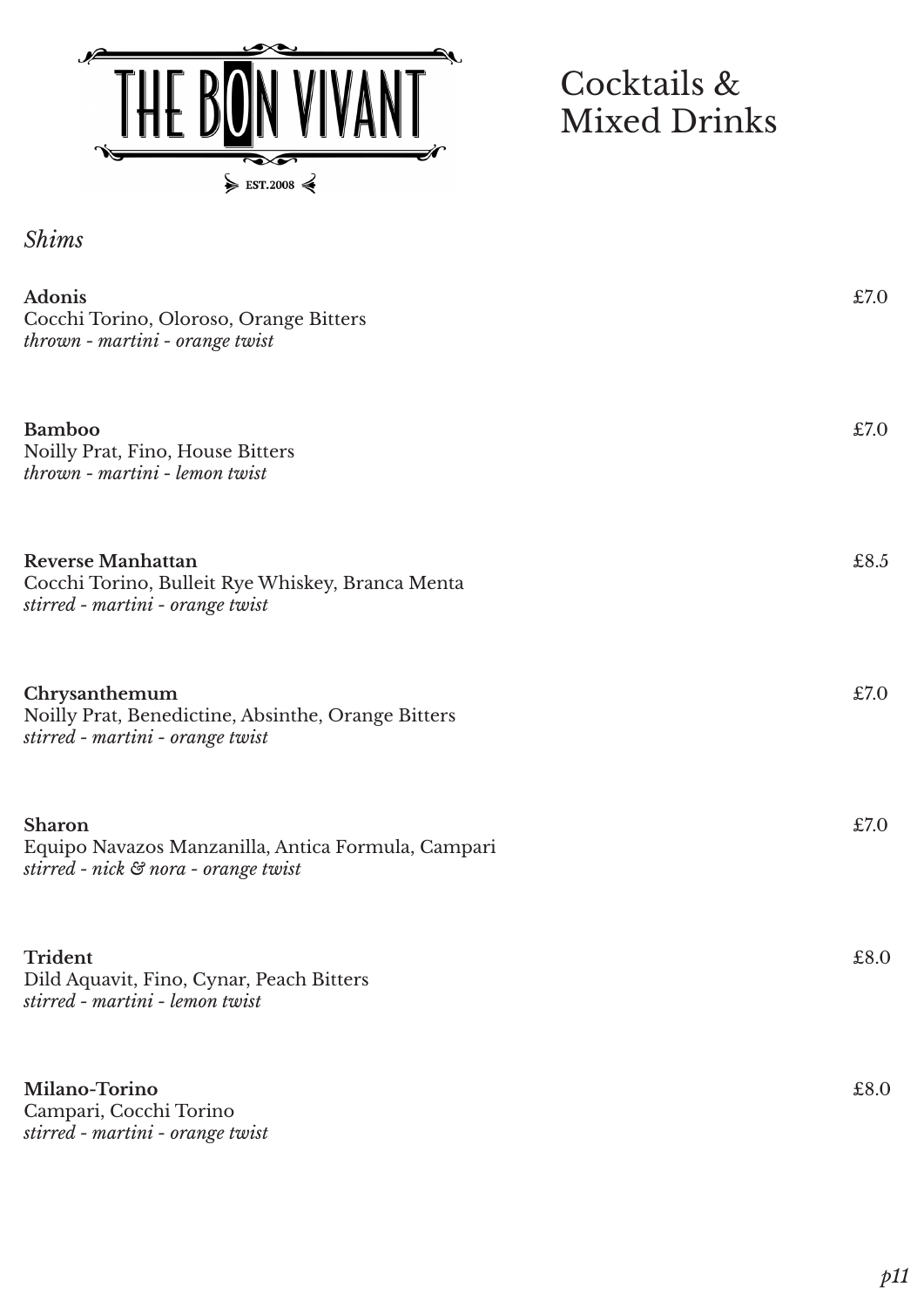

Beer & Cider

| Draught                                                                         | $1/2$ pint | 1 pint |
|---------------------------------------------------------------------------------|------------|--------|
| Birra Moretti<br>Pale Lager - Italy - 4.6%                                      | £2.75      | £5.5   |
| <b>Beavertown Neck Oil</b><br>Session IPA - London - England - 4.3%             | £3.0       | £6.0   |
| Tiny Rebel Clwb Tropicana<br>Tropical IPA - Newport - Wales - 5.5%              | £3.0       | £6.0   |
| Guinness<br>Stout - Dublin - Ireland - 4.1%                                     | £2.6       | £5.2   |
| Lager & Pilsner                                                                 | 330ml      | 440ml  |
| Queer Brewing Tiny Dots<br>Pilsner - London - England - 4.5%                    |            | £6.0   |
| Jump/Ship Yardarm<br>Lager - Edinburgh - Scotland - 0.5%                        | £4.0       |        |
| Pale Ale                                                                        | 330ml      | 440ml  |
| <b>Tempest Long White Cloud</b><br>Extra Pale Ale - Tweedbank - Scotland - 5.4% | £5.0       |        |
| Mikeller Burst IPA<br>$IPA$ - Copenhagen - Denmark - 5.5%                       | £5.0       |        |
| Overtone Northern Hemisphere<br>New England IPA - Glasgow - Scotland - 6.6%     |            | £8.0   |
| Gose                                                                            | 330ml      |        |
| Pilot Lime & Pepper Gose<br>Fruited Gose - Edinburgh - Scotland - 5.1%          | £5.5       |        |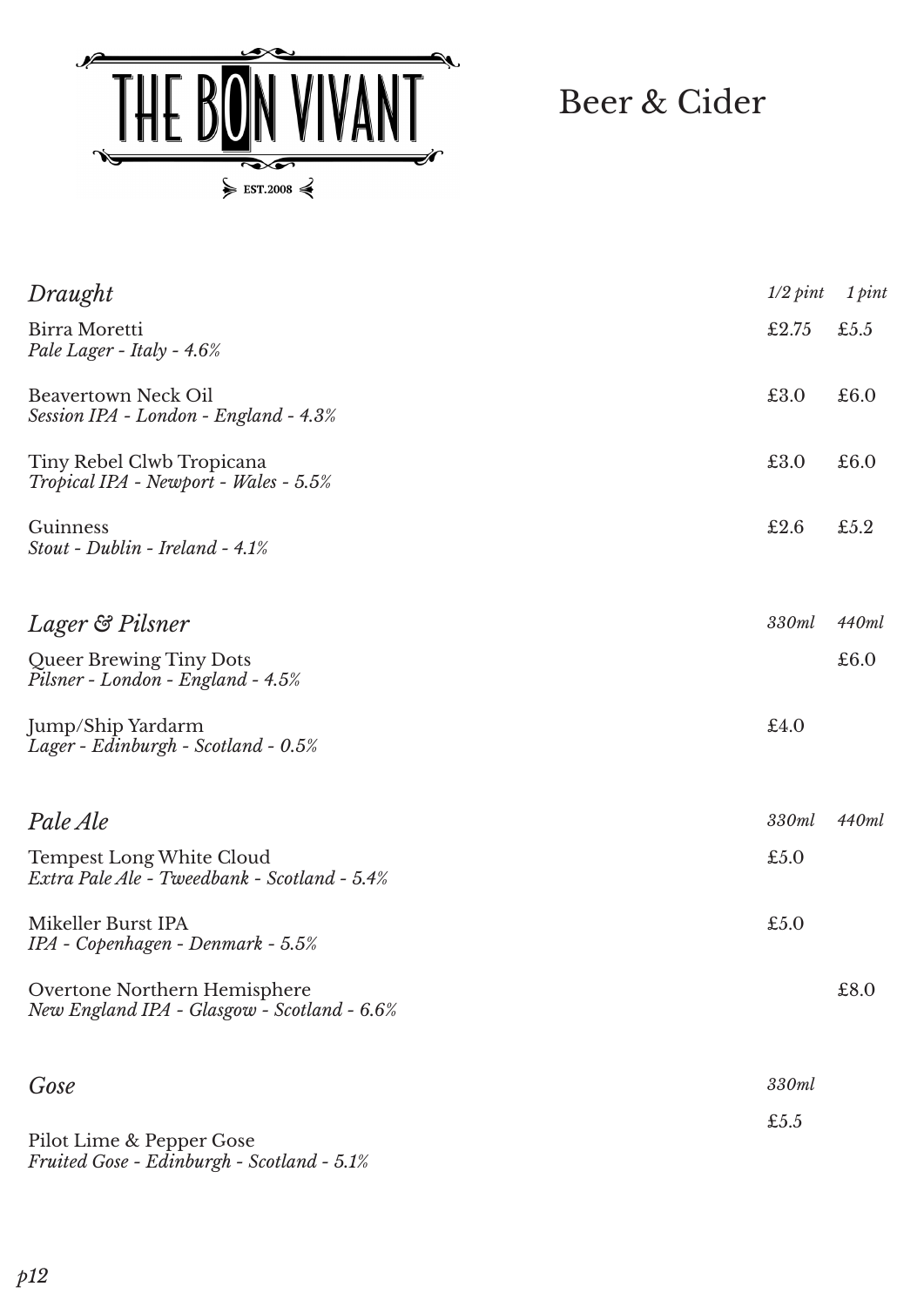

Beer & Cider

| Lambic & Saison                                                                                       | 355ml | 375ml |
|-------------------------------------------------------------------------------------------------------|-------|-------|
| Yonder Loop - Raspberry & Sweet Cicely<br>Barrel-aged & Fruited Wild Ale - Somerset - England - 4.7%  |       | £11.5 |
| Lindeman's Pecheresse<br>Peach Lambic - Vlezenbeek - Belgium - 2.5%                                   | £6.5  |       |
| Lindeman's Cuvee Rene<br>Gueuze - Vlezenbeek - Belgium - 6%                                           |       | £7.5  |
| Cider                                                                                                 | 440ml |       |
| Nightingale Wild Disco<br>Medium Dry Cider - Kent - England - 5.5%                                    | £6.0  |       |
| Stout, Porter & Ale                                                                                   | 330ml |       |
| Kernel Export Stout London 1890<br>$Stout$ - London - England - 7.1%                                  | £6.0  |       |
| Magic Rock Common Grounds<br>Coffee Porter - Huddersfield - England - 5.4%                            | £4.5  |       |
| <b>Yeastie Boys Distant Sun</b><br>Black IPA - Wellington - New Zealand - 7.2%                        | £6.5  |       |
| Large Format                                                                                          |       | 750ml |
| Pilton In Touch 2020<br>Keeved Apple Cider - Somerset - England - 5.5%                                |       | £18.0 |
| Wild Beer Ninkasi<br>Apple Saison - Somerset - England - 9%                                           |       | £19.5 |
| Wild Beer Yadokai<br>Kombu & Hijiki Seaweed, Sea Buckthorn & Yuzu Pale Ale - Somerset - England - 13% |       | £22.0 |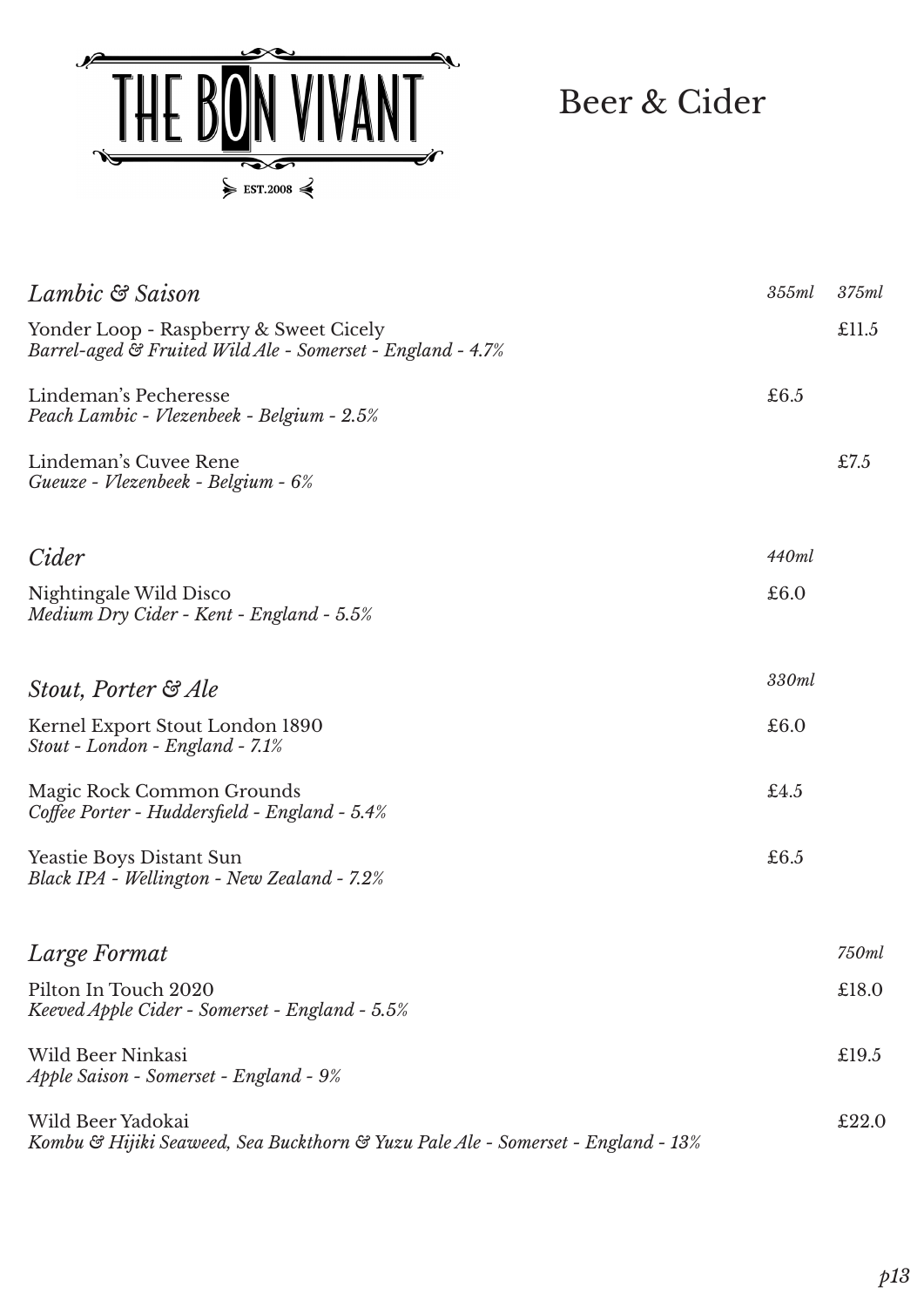

Aperitif & Digestif

| EST 2008 |  |
|----------|--|
|----------|--|

| Aperitif & Amari                                                         | 25ml |
|--------------------------------------------------------------------------|------|
| Amaro Lucano<br>Basilicata - Italy - 28%                                 | £3.5 |
| Branca Menta<br>$Milan - Italy - 28%$                                    | £3.2 |
| Cynar<br>$Termoli$ - Italy - 16.5%                                       | £2.6 |
| Fernet Branca<br>$Milan - Italy - 39%$                                   | £3.5 |
| Nardini Rabarbaro<br>Bassano del Grappa - Italy - 19%                    | £3.5 |
| Suze<br>Pyrenees - France - 20%                                          | £3.5 |
| <b>Brandy</b>                                                            | 25ml |
| Baron de Sigognac VSOP<br>Armagnac - Bas Armagnac - France - 40%         | £4.0 |
| H by Hine VSOP<br>Champagne Cognac – Cognac – France – $40\%$            | £4.2 |
| Château de Breuil<br>Calvados – Pays d'Auge – Normandy – France – $40\%$ | £3.6 |
| Lairds Applejack<br>Apple Brandy – North Garden – Virginia – 40%         | £3.8 |
| Liqueurs                                                                 | 25ml |
| Ableforth's Cherry Brandy<br>Cherry Brandy Liqueur - England - 27.8%     | £3.0 |
| <b>Cross Brew</b><br>Coffee Liqueur - Edinburgh - Scotland - 20%         | £3.0 |
| Akashi Tai Ginjo Yuzushu<br>Yuzu Sake - Hyogo Prefecture - Japan - 10%   | £3.5 |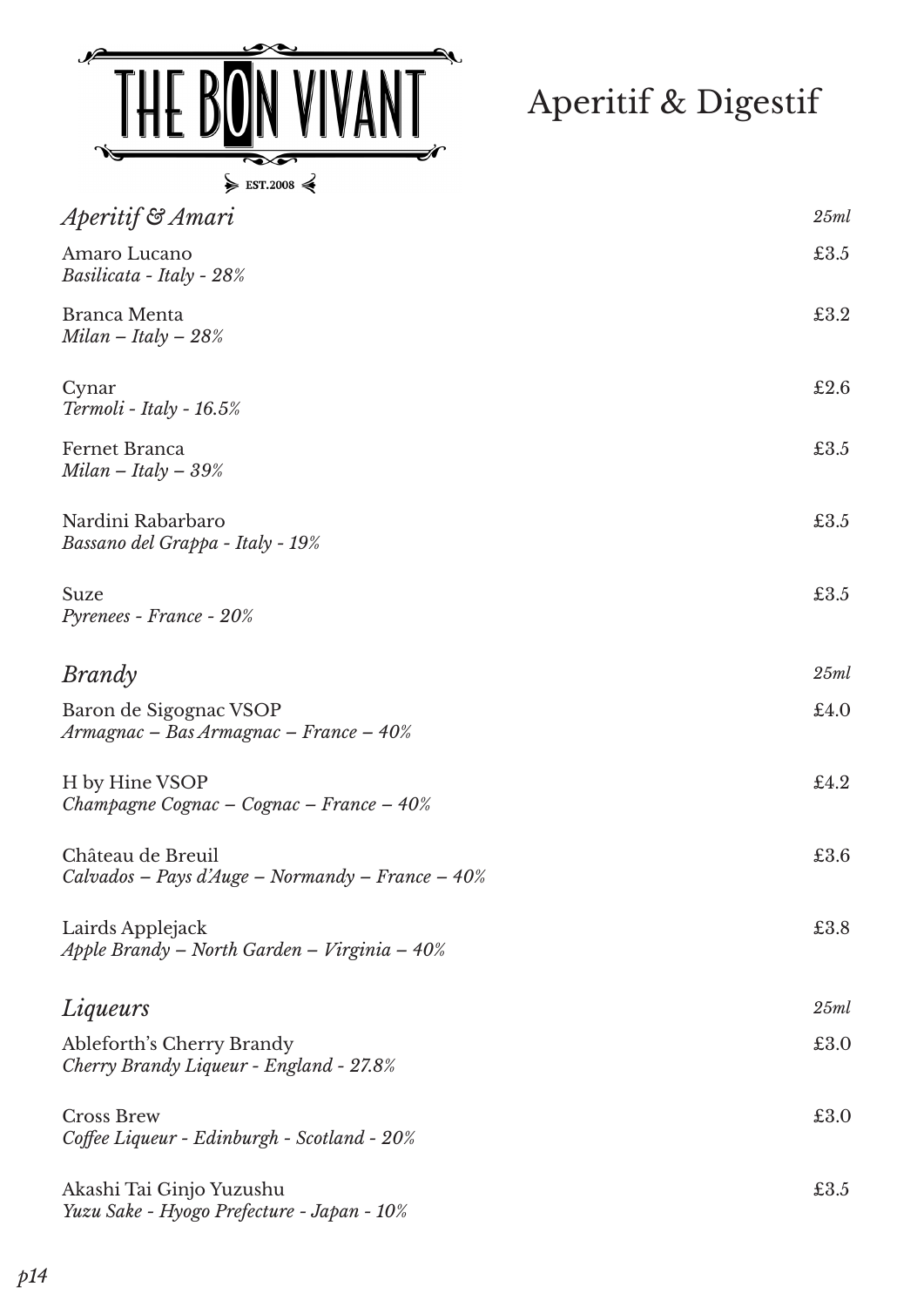

## Aromatised, Fortified & Dessert Wines

| $\blacktriangleright$ restration $\blacktriangleright$                                           |      |       |
|--------------------------------------------------------------------------------------------------|------|-------|
| <i>Sherry</i>                                                                                    | 75ml |       |
| Manzanilla En Rama<br>Equipo Navazos - Cádiz - Spain - 15%                                       | £5.5 |       |
| Fino<br>Xeco - Jerez - Spain - 15%                                                               | £7.5 |       |
| Amontillado<br>Colosia - Jerez - Spain - 18%                                                     | £6.5 |       |
| Oloroso<br>Port of Leith with Bodegas Barón – Cádiz – Spain – 17.5%                              | £7.0 |       |
| Pedro Ximénez<br>$Colosia - Jerez - Spain - 16%$                                                 | £7.8 |       |
| Port                                                                                             | 75ml |       |
| <b>Reserve Tawny</b><br>Port of Leith with Martha's Family Wines - Douro Valley - Portugal - 19% | £3.5 |       |
| Late Bottled Vintage<br>Delaforce - Douro Valley - Portugal - 20%                                | £4.0 |       |
| Vermouth                                                                                         | 75ml |       |
| Americano<br>$Cocchi-Piedmont-Italy-16.5%$                                                       | £6.0 |       |
| Vermouth di Torino<br>$Cocchi-Piedmont-Italy-16%$                                                | £6.0 |       |
| Punt e Mes<br>$Carpano-Piedmont-Italy-16%$                                                       | £4.5 |       |
| Vin de Liqueur                                                                                   | 75ml |       |
| Pineau des Charentes<br>Francois Voyer - Cognac - France - 17.5%                                 | £4.8 |       |
| Dessert Wine                                                                                     | 75ml | 375ml |
| Sauternes                                                                                        | £6.5 | £34.0 |

Sauternes *Château Doisy Védrines – Bordeaux – France – 2017 – 13.5%*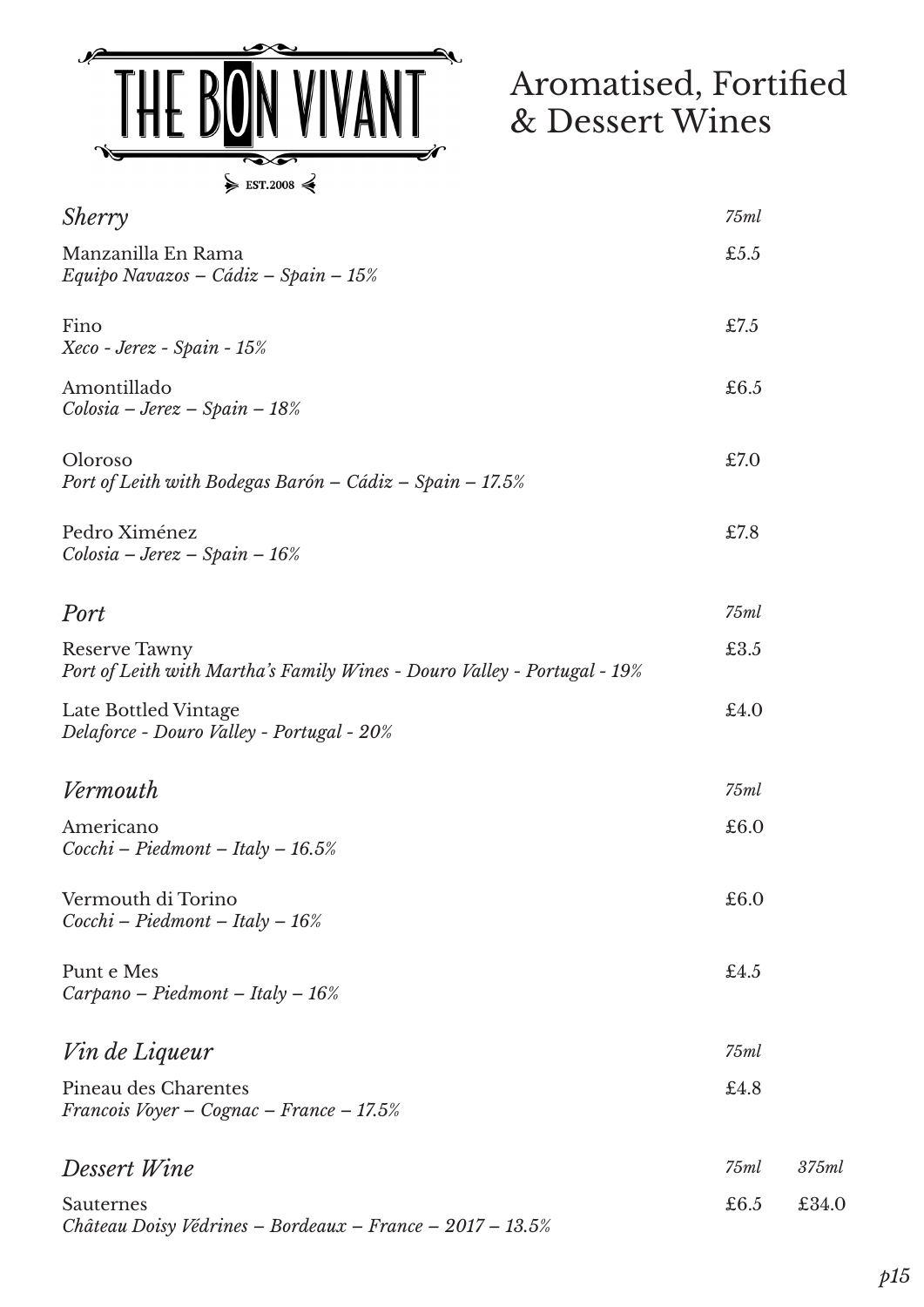

| Scotland                                                               | ABV   | 25ml |
|------------------------------------------------------------------------|-------|------|
| Aberfeldy 12<br>Highland - Bourbon                                     | 40%   | £4.8 |
| Aberlour A'Bunadh<br>Speyside - Oloroso                                | 61.2% | £6.8 |
| Ailsa Bay - Batch 2<br>Lowland - American Oak - Bourbon                | 48.9% | £6.0 |
| Ardbeg Uigeadail<br><i>Islay - Bourbon - Sherry</i>                    | 54.2% | £6.0 |
| Arran 10<br>Island - Bourbon                                           | 46%   | £4.5 |
| Auchentoshan Three Wood<br>Lowland - Bourbon - Oloroso - Pedro Ximénez | 43%   | £4.8 |
| Balvenie 12 - Doublewood<br>Speyside - Bourbon - Oloroso finish        | 40%   | £4.5 |
| Balvenie 14 - Carribean Cask<br>Speyside - Bourbon - Carribean Rum     | 43%   | £6.5 |
| Blair Atholl 12 - Flora and Fauna<br>Highland - Sherry                 | 43%   | £8.5 |
| Bowmore 12<br>Islay - Bourbon                                          | 40%   | £4.8 |
| Bruichladdich Classic Laddie<br>Islay - Bourbon                        | 50%   | £4.3 |
| Bunnahabhain 12<br>Islay - Bourbon & Sherry                            | 46.3% | £5.7 |
| Caol Ila 12<br>Islay - Bourbon                                         | 43%   | £4.5 |
| Clynelish 14<br>Highland - Bourbon                                     | 46%   | £5.0 |
| Craigellachie 13<br>Speyside - Bourbon - Sherry                        | 46%   | £6.0 |
| Dailuaine 16 - Flora and Fauna<br>Speyside - Sherry                    | 43%   | £8.0 |
| Dalmore 12<br>Highland - Sherry                                        | 40%   | £4.3 |
| Edradour 10<br>Highland - Sherry                                       | 40%   | £5.0 |
| Glendronach 18<br>Highland - Oloroso                                   | 46%   | £9.5 |
| Glenfarclas 105<br>Speyside - Bourbon - Ex Sherry                      | 60%   | £6.5 |
| Glenfiddich 15<br>Speyside, Sherry, Solera Vatting                     | 40%   | £5.0 |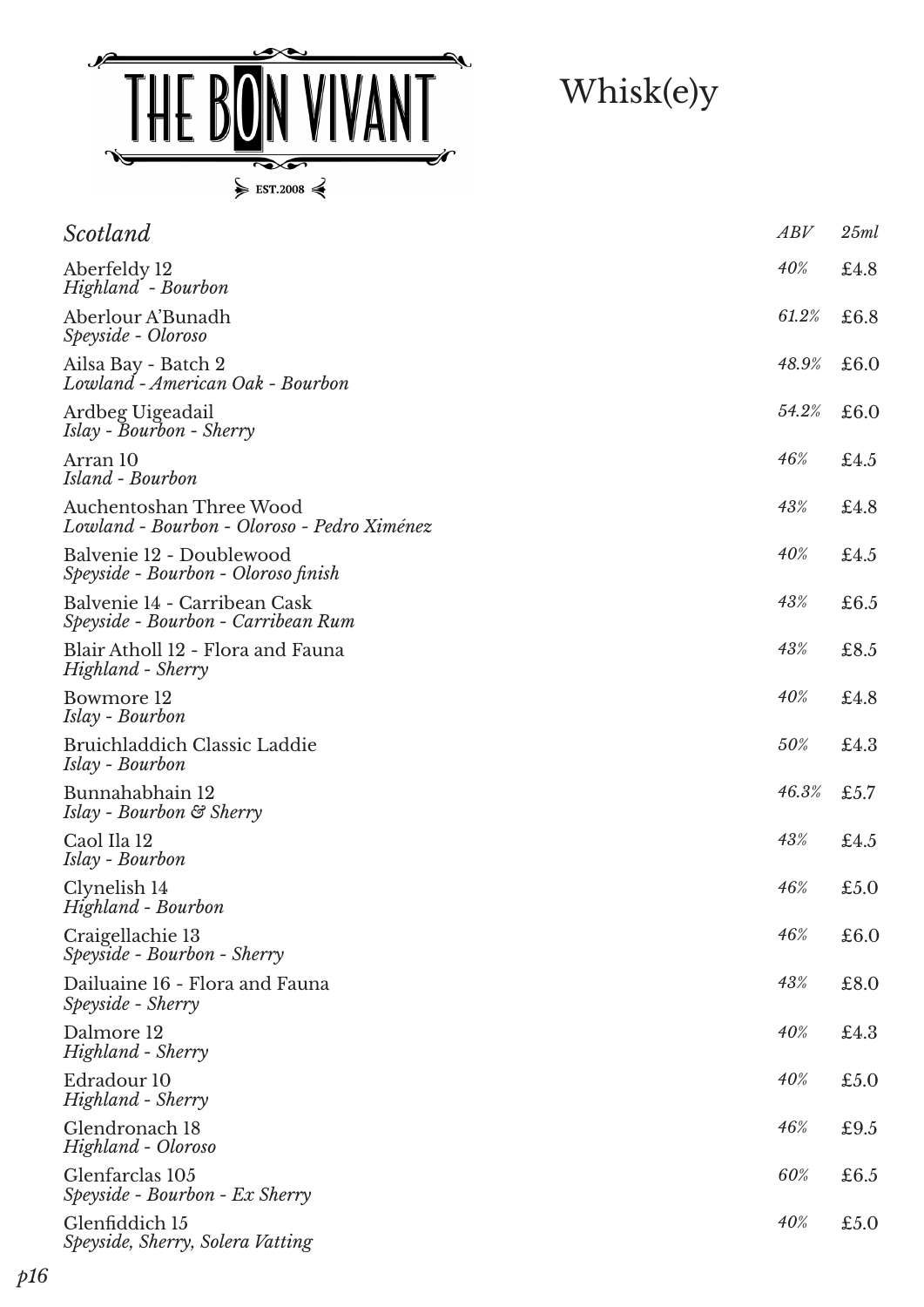

| Scotland                                                            | ABV   | 25ml         |
|---------------------------------------------------------------------|-------|--------------|
| Glenfiddich 18<br>Speyside - Bourbon - Sherry                       | 40%   | £9.0         |
| Glenlivet 18<br>Speyside - Bourbon - Sherry                         | 40%   | £9.0         |
| Glenmorangie<br>Speyside - Bourbon                                  | 40%   | £6.5         |
| Glenrothes 12<br>Speyside - Sherry                                  | 40%   | £7.0         |
| Glen Scotia Victoriana<br>Campbeltown - Bourbon Heavy Char          | 54.2% | £8.0         |
| Hazelburn 10<br>Campbeltown - Bourbon                               | 46%   | £4.5         |
| Jura 12<br>Island - Bourbon - Sherry                                | 40%   | £6.0         |
| Jura Elixir<br>Island - Bourbon - Sherry                            | 40%   | $\pounds4.5$ |
| Kilchoman Machir Bay<br>Islay - Bourbon - Sherry                    | 46%   | £5.0         |
| Lagavulin 16<br>Islay - Bourbon - Sherry                            | 43%   | £6.0         |
| Laphroaig 10<br>Islay - Bourbon - Sherry                            | 40%   | £4.5         |
| Laphroaig Quarter Cask<br>Islay - Bourbon Quarter Casks             | 48%   | £5.5         |
| Laphroaig Triple Wood<br>Islay - Bourbon - Quarter Casks - Sherry   | 48%   | £6.5         |
| <b>Longrow Peated</b><br>Campletown - Bourbon                       | 40%   | £6.5         |
| Machrie Moor<br>Island - Bourbon                                    | 46%   | £7.0         |
| Oban 14<br>Highland - Bourbon                                       | 43%   | £4.2         |
| Port Askaig 100 Proof<br>Islay - Bourbon                            | 57.1% | £5.0         |
| Port Charlotte 10 - Heavily Peated<br>Islay - Bourbon - French Wine | 50%   | £6.0         |
| Springbank 10<br>Campletown - Bourbon - Sherry                      | 46%   | £4.2         |
| Talisker 10<br>Island - Bourbon                                     | 45.8% | £4.5         |
| Talisker Port Ruighe<br>Island, Bourbon, Port                       | 45.8% | £6.9         |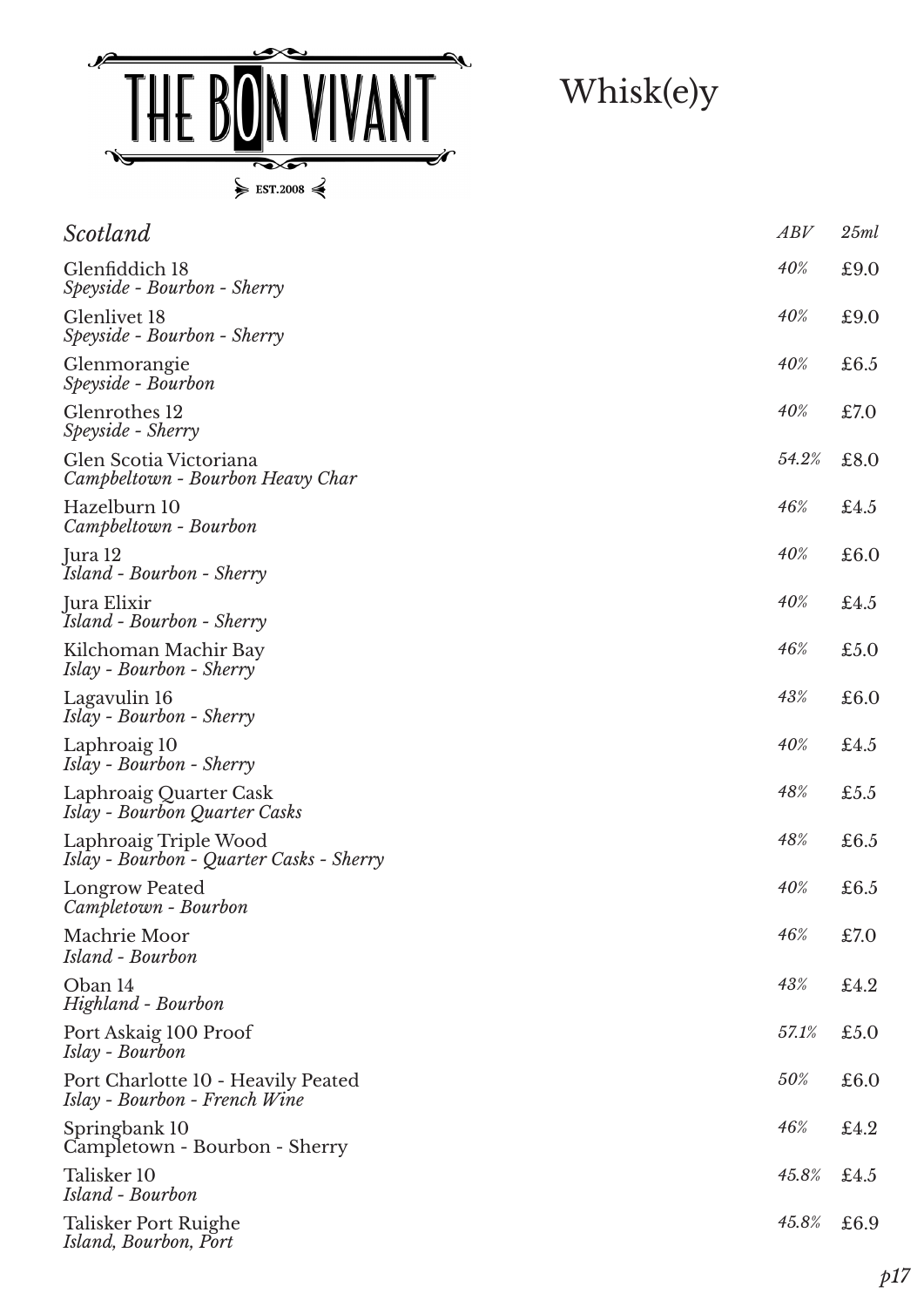

| Scotland (Blended & Grain)                                                         | ABV   | 25ml  |
|------------------------------------------------------------------------------------|-------|-------|
| Elements of Islay Peat<br><b>Blended Malt - Bourbon, Sherry</b>                    | 45%   | £4.5  |
| Haig Clubman<br>Grain - Bourbon                                                    | 40%   | £3.5  |
| Johnnie Walker Black Label<br>Blend - Varied                                       | 40%   | £3.5  |
| Johhnie Walker Blue Label<br>Blend - Varied                                        | 40%   | £12.0 |
| Monkey Shoulder<br><b>Blended Malt - Bourbon, Sherry</b>                           | 40%   | £3.6  |
| Woodsman<br><b>Blended Malt - Bourbon, Sherry</b>                                  | 40%   | £4.0  |
| Woven No.3<br>Blended - Varied                                                     | 46.8% | £10.0 |
| Ireland                                                                            | ABV   | 25ml  |
| Green Spot Single Pot<br>Cork - Bourbon, Sherry                                    | 40%   | £6.0  |
| Jamesons<br>Cork - Bourbon, Sherry                                                 | 40%   | £3.1  |
| Redbreast Lustau<br>Cork - Sherry                                                  | 46%   | £6.5  |
| <b>Teelings Small Batch</b><br>Dublin - Bourbon, Rum                               | 46%   | £4.2  |
| Japan                                                                              | ABV   | 25ml  |
| Chita<br>Aichi Prefecture - Bourbon, Sherry, Wine                                  | 43.3% | £10.5 |
| Hibiki Harmony<br>Aichi, Osaka & Yamanashi Prefectures - Bourbon, Sherry, Mizunara | 43%   | £8.5  |
| Nikka From the Barrel<br>Hokkaido & Miyagi Prefectures - Bourbon, Sherry           | 51.4% | £4.5  |
| Nikka Coffey Grain<br>Hokkaido & Miyagi Prefectures - Bourbon                      | 45%   | £6.0  |
| Toki<br>Aichi, Osaka & Yamanashi Prefectures - Bourbon                             | 43%   | £5.5  |
| Yamazaki Distillers Reserve                                                        | 43%   | £7.5  |

*Osaka Prefecture - Mizunara, Wine, Sherry*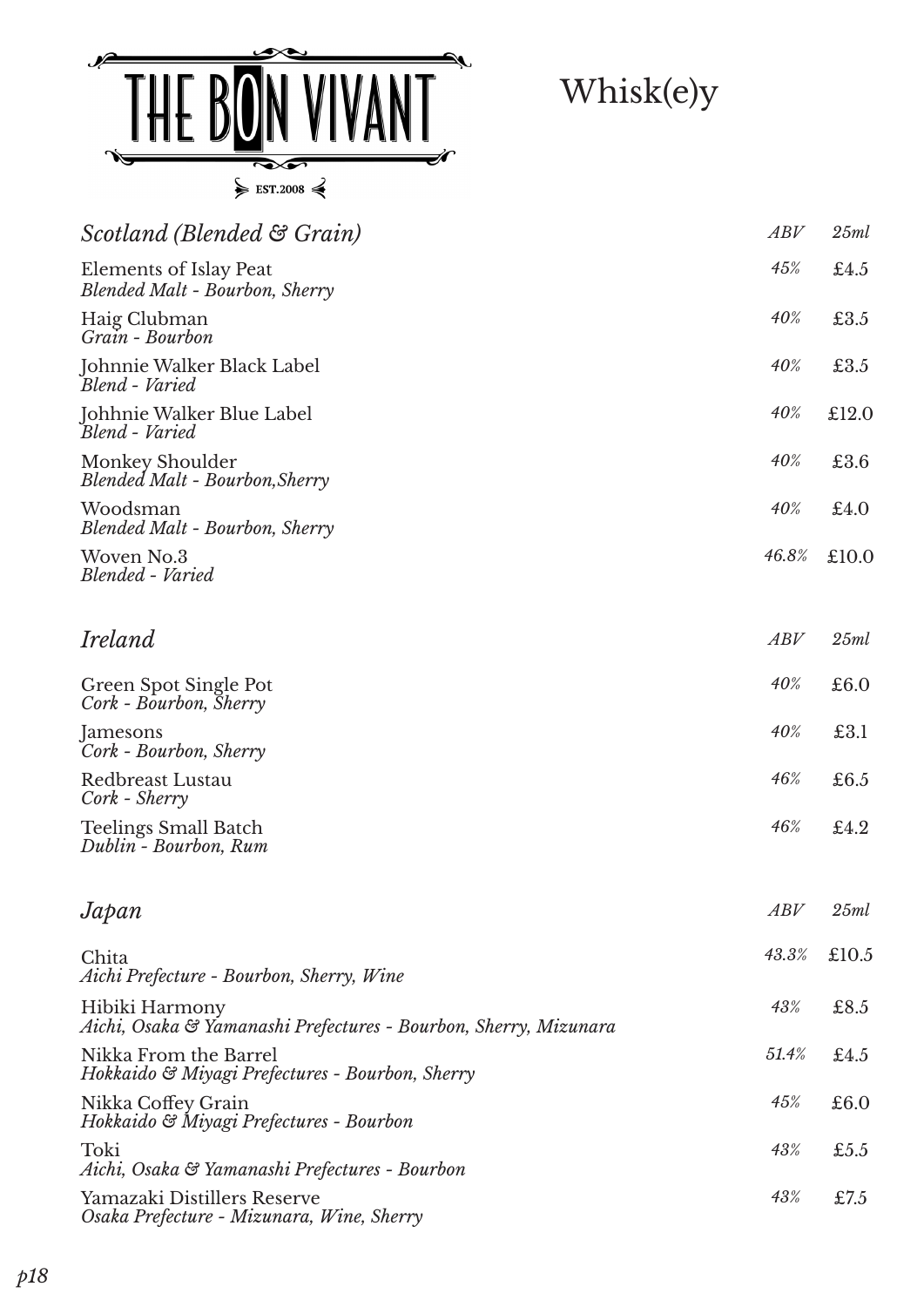

| America                                 | ABV   | 25ml  |
|-----------------------------------------|-------|-------|
| <b>Blantons Original</b><br>Kentucky    | 46.5% | £10.0 |
| <b>Buffalo Trace</b><br>Kentucky        | 40%   | £3.5  |
| <b>Bulleit Bourbon</b><br>Kentucky      | 45%   | £3.5  |
| <b>Bulleit Rye</b><br>Kentucky          | 45%   | £4.0  |
| Eagle Rare<br>Kentucky                  | 45%   | £4.0  |
| Elijah Craig 12<br>Kentucky             | 47%   | £6.5  |
| Evan Williams Single Barrel<br>Kentucky | 43.3% | £4.5  |
| Gentleman Jack<br><b>Tennessee</b>      | 40%   | £4.2  |
| Hudson Rye<br>New York                  | 46%   | £6.0  |
| Hudson Bourbon<br>New York              | 46%   | £6.5  |
| Knob Creek Bourbon<br>Kentucky          | 50%   | £3.5  |
| Michters Bourbon<br>Kentucky            | 45.7% | £6.5  |
| Rittenhouse Rye<br>Kentucky             | 50%   | £4.2  |
| Sazerac Rye<br>Kentucky                 | 45%   | £4.5  |
| Woodford Double Oak<br>Kentucky         | 43.2% | £6.5  |
| <b>Woodford Reserve</b><br>Kentucky     | 43.2% | £4.0  |
| Woodford Rye<br>Kentucky                | 45.2% | £7.5  |